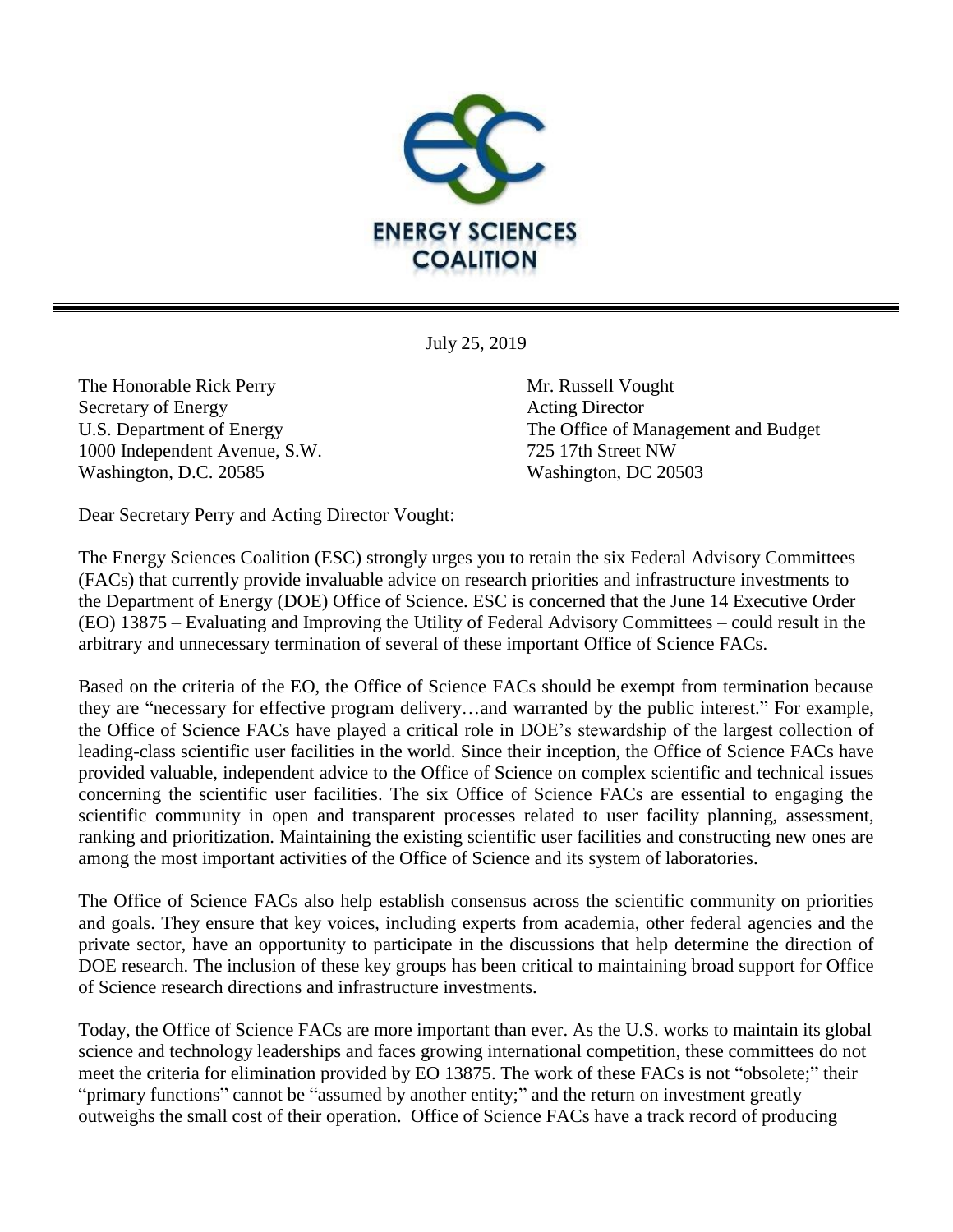definitive reports, with recommendations that have been immediately accepted by Congress and the Executive Branch, and have changed the course of the Office of Science's plans. It is clear that without these committees, decisions on scientific user facilities and research investments would have been very different, almost certainly leaving the U.S. in a position of weakness in the face of international competition.

In short, FACs have helped deliver the best results for the taxpayer investment. Their independent guidance has led to building the right world-leading facilities at the right time, improving the efficiency of operations, eliminating ineffective research programs and paving future research directions to stay ahead of international competition.

Thank you for your consideration on this important topic.

| Contacts: | <b>Christopher Carter</b> | Leland Cogliani        |
|-----------|---------------------------|------------------------|
|           | Co-chair                  | Co-chair               |
|           | 610-216-5656              | 202-289-7475           |
|           | ccc317@lehigh.edu         | Leland@lewis-burke.com |

*The Energy Sciences Coalition (ESC) is a broad-based coalition of organizations representing scientists, engineers and mathematicians in universities, industry and national laboratories who are committed to supporting and advancing the scientific research programs of the U.S. Department of Energy (DOE), and in particular, the DOE Office of Science.*